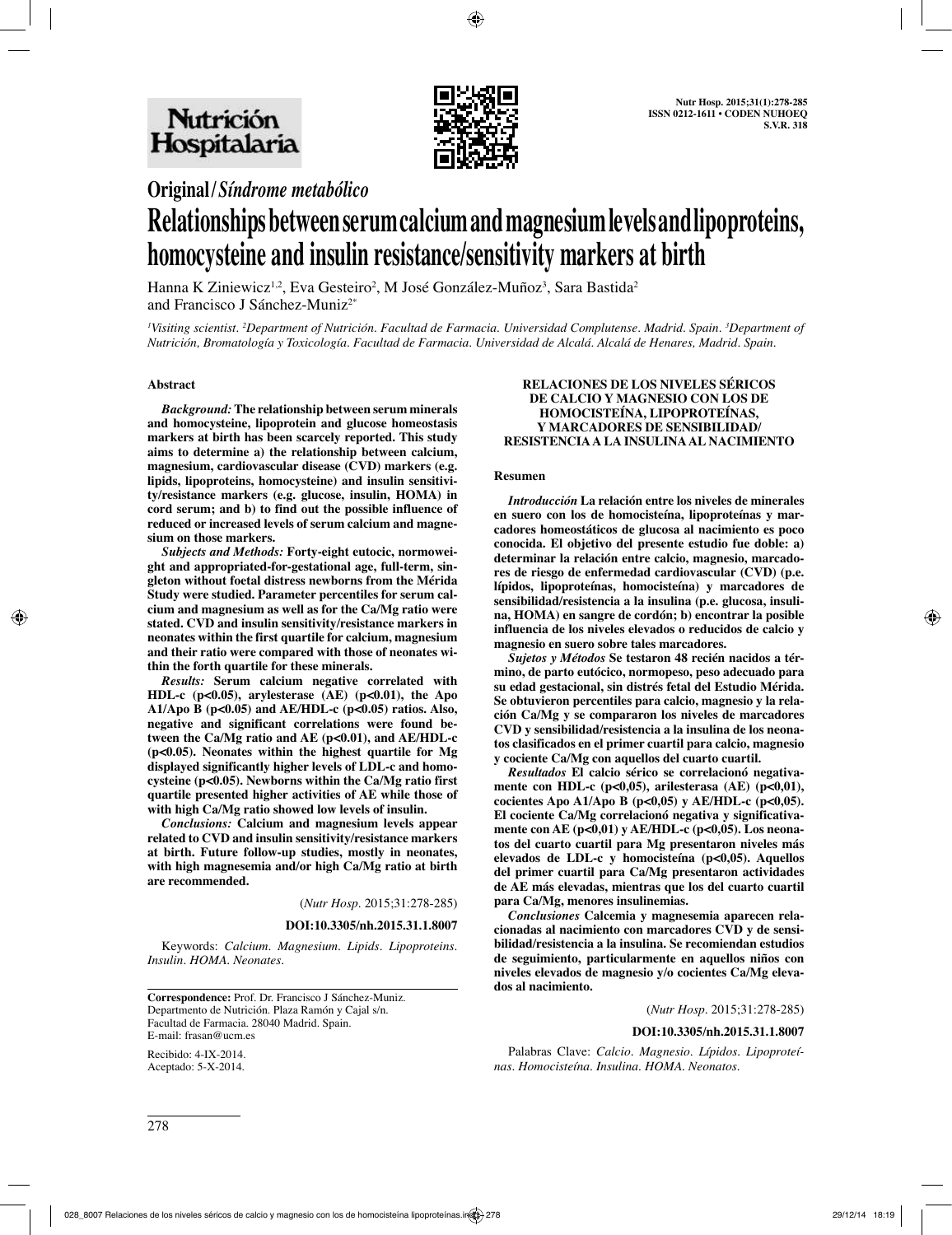## **Abbreviations**

AE: Arylesterase. Apo: Apolipoprotein. BMI: Body mass index. TC: Total cholesterol. CVD: Cardiovascular disease. HDL-c: Cholesterol transported by high density lipoproteins. HOMA: Homeostatic model assessment. HOMA-IR: HOMA indicator of insulin resistance. HOMA-S: HOMA indicator of insulin sensitivity. Lp(a): Lipoprotein (a). LDL-c Cholesterol transported by low density lipoproteins. oxLDL: oxidized LDL. QUICKI: Quantitative Insulin Sensitivity Check Index. TG: Triglycerides. tHcyt: total homocysteine.

# **Introduction**

Many degenerative diseases have a paediatric and very likely embryonic and foetal origin<sup>1,2</sup>. It can be caused by various factors such as limited nutrient support during pregnancy<sup>1,2</sup>. In fact, our group has been studied the importance of determination of biomarkers for cardiovascular disease  $(CVD)^{3,4}$  or metabolic syndrome at birth<sup>2,5</sup>. Thus, the levels of some risk markers for CVD at the age of 4 (e.g. TC/HDL-c, Apo A1/Apo B) can be predicted by considering the concentration of these factors at birth and those of their respective parents<sup>6</sup>. Due to the central role of minerals in lipoprotein and glucose metabolisms, altered concentrations of those micronutrients in plasma or serum from umbilical cord blood may be useful markers. Thus, calcium ions present in the intracellular and in the extracellular fluids play a role in various biochemical processes, including cell communication, muscle contraction and blood clotting<sup>7</sup>.  $Ca^{2+}$  is required for activation of arylesterase (AE), an enzyme present in the HDL<sup>8</sup> with pleiotropic antioxidant effects but of particular importance under CVD point of view9,10. Ca deficiencies are rare in neonates due to the homeostatic control of calciotropic hormones, which allows little variation in Ca serum levels $11$ .

Magnesium is essential for the synthesis of fatty acids and proteins, and it is critical in metabolic processes that require energy derived from ATP12. The study of Bastida et al.<sup>13</sup> suggests that Mg is an important factor in the metabolism of lipoproteins at birth. Hypomagnesaemia affects insulin resistance and is a risk factor for type 2 and gestational diabetes mellitus. Magnesium is involved in multiple steps of signal transduction pathways of insulin, such as secretion of the hormone, binding and receptor activity, which suggests that the reduction of intracellular  $Mg^{2+}$  decreases the activity of the insulin receptor, inhibiting the post-receptor action, which would result in an increase in insulin resistance $14$ .

Because of the antagonistic role of calcium and magnesium, the Ca/Mg ratio is considered more informative than that of both ions separately<sup>15</sup>. The Ca/ Mg ratio was inversely correlated with levels of TC in contrast to that reported in adults<sup>16</sup>.

The concurrence of altered lipids and markers of insulin sensitivity/resistance at birth has been scarcely investigated. The recent study of Gesteiro et al.<sup>17</sup> has demonstrated that concurrence of dyslipaemia and dysglycaemia causes an increase in insulin resistance markers and negatively alters the lipoprotein profile at birth. However, as far as we know, no studies exist linking mineral levels and insulin sensitivity/resistance markers at birth. On the other hand there is considerable disparity about the cord serum mineral levels in different studies<sup>18,19</sup>. In addition, mineral levels and neonatal CVD and insulin sensitivity/ resistance markers are easily influenced by maternal characteristics such as age, pregnancy diet quality<sup>2,20</sup>, pregnancies complicated by pre-eclampsia and intrauterine growth restriction<sup>21</sup>, Diabetes mellitus<sup>22</sup>, and the environment in which they live<sup>23</sup>. Taking into account previous premises, the present study hypothesized that at birth the serum calcium, magnesium and their ratio are associated with some CVD and insulin sensitivity/resistance markers. The aim of the present paper was to study possible relationships between calcium, magnesium, and their ratio with some CVD and insulin sensitivity/resistance markers at birth in strictly selected neonates.

# **Materials and methods**

# *Subjects and samples*

The participant subjects of the present study were women who gave birth at the Mérida Hospital (Mérida, Badajoz, Spain) and participated in a cross-sectional study aimed to search the relationship at birth between serum minerals and different CVD and glucose homeostasis biomarkers. The Merida Hospital is a regional hospital of 400 beds, placed in a town of approximately 54,000 inhabitants, giving medical support to 150,000 people. This study was performed in accordance with the Helsinki Declaration and approved by the Mérida Hospital's Direction and this Hospital Ethics Committee. All participant mothers gave their written informed consent after receiving verbal and written information about the study. Since there is a well-established relationship between some metals and foetal development<sup>24</sup>, and because previous reports confirm an association between perinatal conditions (such as gestational age, perinatal distress, mode of delivery) and lipoprotein profile<sup>25</sup>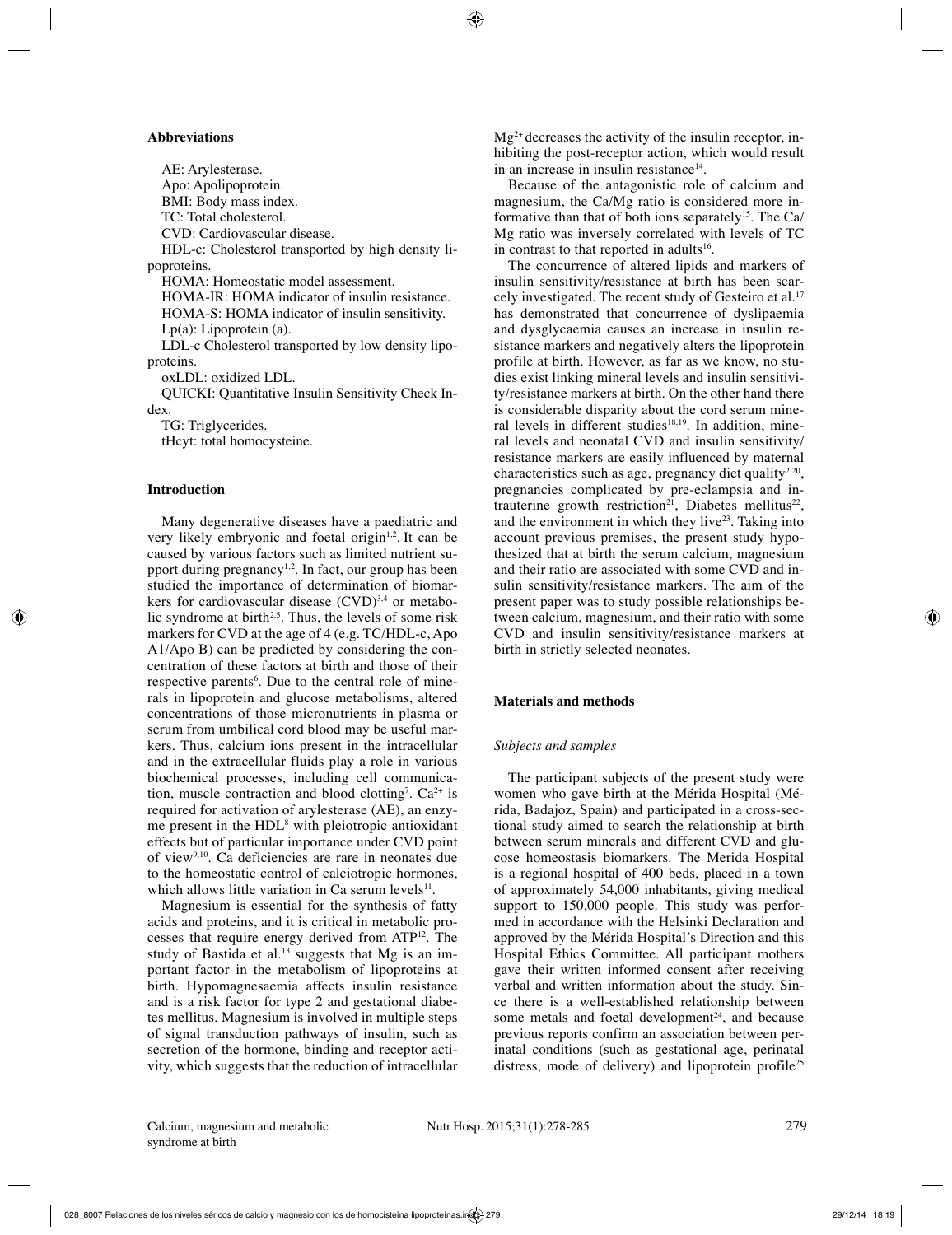and between birth weight and insulin levels<sup>2,26</sup>, newborns were selected in accordance with the following criteria: (i) Caucasian race; (ii) singleton live birth; (iii) eutocic delivery with cephalic presentation and without instrumental help; (iv) full-term, between the beginning of the 37th wk and the end of the 41st wk; (v) normoweight, between 2,500 and 3,999 kg, and appropriate-for-gestational-age; and (vi) without perinatal distress (Apgar scores of  $\geq 7$  at the 1st min and ≥9 at the 5th min).

Due to cord blood had been used for other analysis and, a minimum volume of 0.5 mL of serum was demanded for the determination of calcium and magnesium only 48 samples fulfilling the above-mentioned criteria were included and studied. The participation rate was about 23% of participating women in the Mérida Cohort study.

# *Analytical procedure*

Immediately after delivery, about 3 mL mixed umbilical cord blood samples were collected in disposable plastic tubes. Blood was centrifuged (3,500 rpm for 5 min) to obtain serum. Aliquots were frozen at -18ºC until processed. Duplicate serum samples were analysed for calcium and magnesium by flame atomic absorption spectrometry with previous acid digestion<sup>27</sup>. Lantanum chloride (Merck, Darmstadt, Germany) was added to samples and standards (final concentration 0.5% Lantanum) to avoid interferences. Aliquots of human serum were used as an internal control to assess precision in the mineral determinations. The interassay relative standard deviation was <10% for both minerals. Certified reference materials (CRM 63, CRM 185, Community Bureau of Reference, Brussels, Belgium) were used to estimate accuracy. All laboratory equipment employed in the mineral analysis was washed with 10N nitric acid to avoid contamination. Distilled-deionized water (Milli Q plus, Millipore) was used for the preparation of dilutions and standards of the mineral analysis.

Serum TC concentrations were measured by the colorimetric enzymatic method (CHOD-PAP, Roche Diagnostics). HDL-c was tested using the HDL-cholesterol plus  $2<sup>nd</sup>$  generation homogeneous enzymatic test (Roche Diagnostics). Triglycerides (TG) were determined by the colorimetric enzymatic method (GPO-PAP, Roche Diagnostics) and LDL-c was calculated using the formula of Friedewald et al. as validated in neonates by Glueck et al.<sup>28</sup> Apo A1 and Apo B and Lipoprotein (a)  $[Lp(a)]$  were determined by immunoturbidimetric methods (Tina-quant®, Roche Diagnostics). All these determinations were processed in a Roche/Hitachi Modular P (Roche Diagnostics, Basel, Switzerland) analyser. Total homocysteine (tHcyt) was measured by fluorescence polarization immunoassay supplied by Abbott in an IMX® System analyser (Abbott Diagnostics, IL, USA). AE activity

was measured according to Nus et al. method<sup>10</sup> at 37 ºC. One unit of AE was defined as the mmol of phenol formed from phenyl acetate per minute monitorized using a thermostated T80+ spectrophotometer (PG Instruments® Ltd. Wibtoft, Leics, UK). OxLDL was determined using an ELISA test kit from Mercodia Laboratories (Upsala, Sweden). The colorimetric end point was measured at 450 nm using a model ELx808 BioTek® spectrophotometer (BioTek Instruments, Winoosky, VT., U.S.A.).

Serum glucose and insulin were measured by the glucose hexokinase method and electrochemiluminescence immunoassay (ECLIA) both supplied by Roche Diagnostics (Basel, Switzerland). HOMA-IR29 and the quantitative insulin sensitivity check index (QUICKI) were also calculated<sup>30</sup>.

Our laboratory participates in the Spanish Clinical Chemistry Society (SEQC) External Quality Evaluation Program, which follows UNE-EN-ISO 9001:2000 standards and is certified by AENOR. All assays were properly calibrated and performed under internal and external quality controls provided by the manufacturers and SEQC, respectively. Intra-assay and inter-assay variation coefficients were 0.8% and 1.7% for TC; 1.5% and 1.8% for TG; 0.9% and 1.85% for HDL-c; 1% and 2.4% for Apo A1; 1.5% and 2.5% for Apo B; 2.3% and 2.8% for tHcyt; 8% and 8.9% for AE, and 4.5% and 5.0% for oxLDL, 1.0 and 1.7% for glucose; and 1.5 and 4.9 for insulin respectively.

# *Statistical studies*

The Kolmogorov-Smirnov test was used to analyse the normal distribution of data. TG, HOMA-IR and HOMA-S indices were normalized by natural log transformation. Pearson product-moment correlations were applied to correlate serum mineral levels and the other analysed markers. The homogeneity of variances was assessed by Levene test (independent samples). Neonate distributions were made into quartiles (Q1 or percentiles 25 and Q4 or percentile 75, respectively). To ascertain the effect of the serum levels of minerals on different parameters, CVD and insulin sensitivity/resistance markers of neonates within the lowest quartile were compared with those of neonates within the highest quartile for calcium, magnesium and their ratio by the Student´s *t*-test. Statistical significance was set at  $p \le 0.05$  while marginally significant at  $p \le 0.1$  using SPSS (version 19) statistical software package.

# **Results**

Table I shows means, standard errors, and the  $25<sup>th</sup>$ ,  $50<sup>th</sup>$ , and  $75<sup>th</sup>$  percentiles of the different anthropometric, lipid, lipoprotein, and insulin sensitivity/resistance markers tested.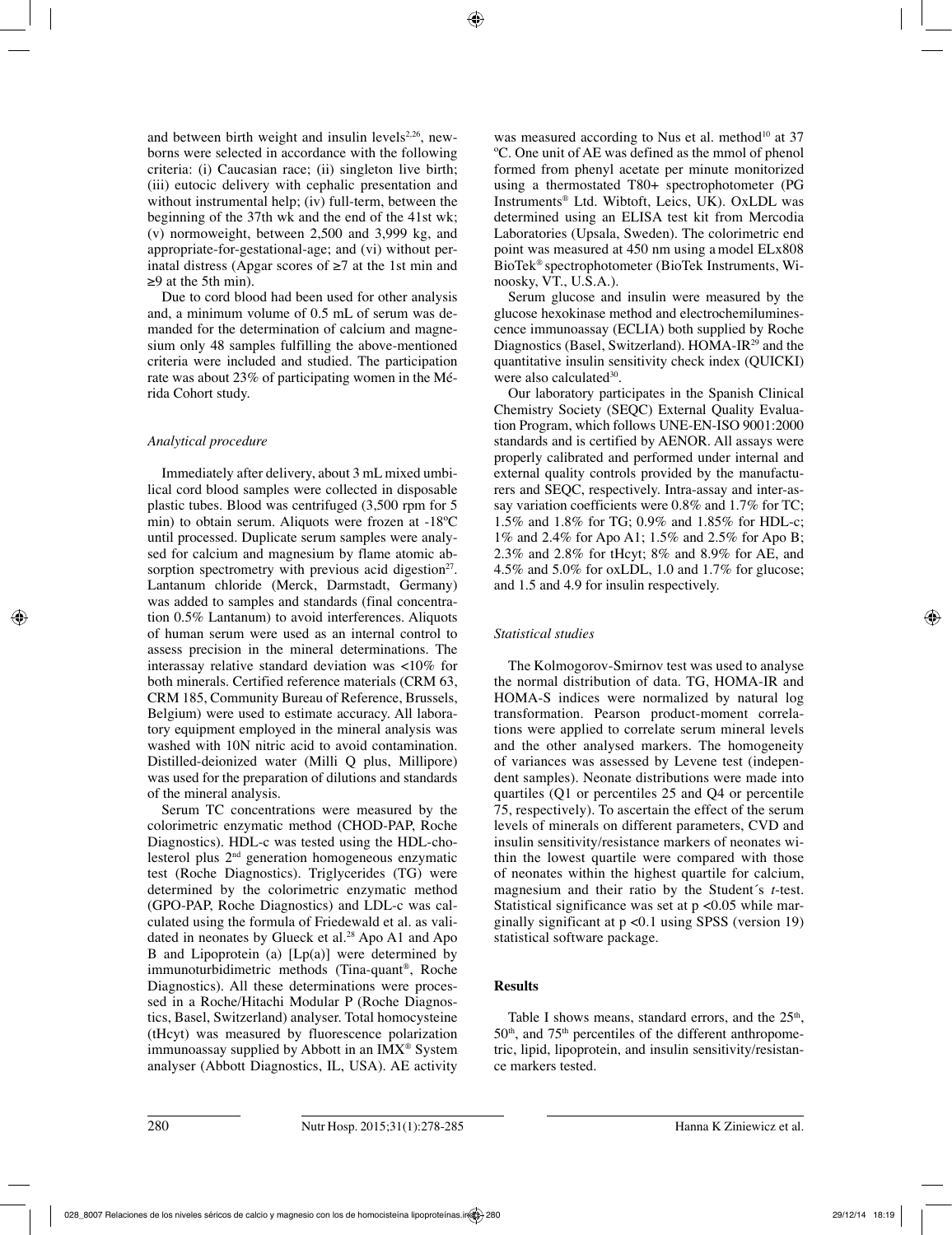|                                |       | $\cal SE$ | Percentile |       |        |
|--------------------------------|-------|-----------|------------|-------|--------|
|                                | Mean  |           | 25th       | 50th  | 75th   |
| Birth weight (kg)              | 3299  | 42.76     | 3065       | 3305  | 3510   |
| BMI $(kg/m2)$                  | 13.20 | 0.16      | 12.26      | 13.24 | 13.83  |
| Gestational age (wks)          | 39.74 | 0.18      | 38.86      | 39.93 | 40.71  |
| Calcium $(\mu g/mL)$           | 84.77 | 3.52      | 63.08      | 86.9  | 104.25 |
| Magnesium $(\mu g/mL)$         | 24.23 | 1.12      | 20.43      | 23.8  | 26.6   |
| Ca/Mg                          | 3.63  | 0.16      | 2.84       | 3.41  | 4.45   |
| Total cholesterol (TC) (mg/dL) | 60.83 | 3.66      | 48.0       | 56.0  | 66.75  |
| Triglycerides (mg/dL)          | 31.5  | 3.54      | 17.25      | 27.0  | 39.0   |
| LDL-c (mg/dL)                  | 27.1  | 2.14      | 20.05      | 24.7  | 30.7   |
| HDL-c (mg/dL)                  | 27.44 | 1.46      | 20.25      | 26.5  | 32.5   |
| Apo A1 (mg/dL)                 | 72.63 | 2.9       | 62.0       | 69.65 | 78.98  |
| Apo B (mg/dL)                  | 32.56 | 4.3       | 17.13      | 22.35 | 32.93  |
| oxLDL (U/L)                    | 46.45 | 5.61      | 15.59      | 41.94 | 71.0   |
| Arylesterase (AE) (U/L)        | 29.75 | 3.94      | 7.32       | 21.42 | 42.84  |
| Homocysteine $(\mu$ mol/L)     | 5.66  | 0.26      | 4.37       | 5.44  | 6.51   |
| TC/HDL-c                       | 2.26  | 0.06      | 1.97       | 2.18  | 2.53   |
| ApoA1/ApoB                     | 3.12  | 0.21      | 2.18       | 3.04  | 3.84   |
| AE/HDL-c (U/mg)                | 0.11  | 0.02      | 0.03       | 0.07  | 0.17   |
| oxLDL/LDL-c (U/mg)             | 0.19  | 0.03      | 0.08       | 0.17  | 0.25   |
| Glucose (mg/dL)                | 69.8  | 4.9       | 48.8       | 66.0  | 79.8   |
| Insulin (mUI/mL)               | 5.07  | 0.61      | 2.08       | 4.05  | 6.42   |
| Glucose/Insulin                | 23.55 | 4.19      | 10.69      | 17.41 | 25.96  |
| HOMA-IR                        | 1.05  | 0.20      | 0.25       | 0.6   | 1.16   |
| HOMA-S                         | 3.51  | 0.83      | 0.86       | 1.66  | 4.06   |
| <b>QUICKI</b>                  | 0.44  | 0.02      | 0.37       | 0.42  | 0.5    |

**Table I** *Anthropometric characteristics, calcaemia, magnesaemia, the Ca/Mg ratio, lipids, homocysteine, glucose, insulin and insulin sensitivity/resistance markers of the Mérida study newborns*

Data obtained from 48 strictly selected neonates. For more details see text.

Table II shows significant and marginally significant correlations between Ca, Mg and the Ca/Mg ratio and CVD and insulin sensitivity/resistance markers. At birth serum calcium negative correlated with HDL-c (p<0.05), AE (p<0.01), the Apo A1/Apo B (p<0.05) and AE/HDL-c  $(p<0.05)$  ratios. Also, negative and significant correlations were found between the Ca/ Mg ratio and AE ( $p<0.01$ ), and AE/HDL-c ( $p<0.05$ ). Mg shows negative and marginally significant  $(p<0.1)$ correlations with HDL-c/LDL-c. The Ca/Mg ratio also showed correlations that were marginally significant (p<0.1) with TC, HDL-c, Apo A1, insulin and HO-MA-IR.

Significant or marginally significant comparisons between levels of CVD or insulin sensitivity/resistance markers of neonates within the first and forth quartiles for Ca, Mg and the Ca/Mg ratio are shown in Table III. No significant differences were found for TG, TC, Apo A1, Apo B, Lp(a), LDL-c/Apo B, oxLDL/LDL-c ratios. With regard to Ca, neonates within the forth quartile showed lower AE  $(p<0.01)$  and tended to present lower (p<0.1) levels of HDL-c, HDL-c/Apo A1 and Apo A1/ApoB ratios than those of neonates within the lowest quartile. LDL-c and tHcyt were significantly higher (both p<0.05) while the ApoA1/ApoB ratio lower (p<0.05) in neonates within the highest quartiles of Mg. Neonates within the forth quartile of Mg tended to have reduced levels of the HDL-c/LDL-c but higher of the oxLDL/LDL-c ratios (both  $p<0.1$ ) than those of within the lower Mg quartile. Neonates wi-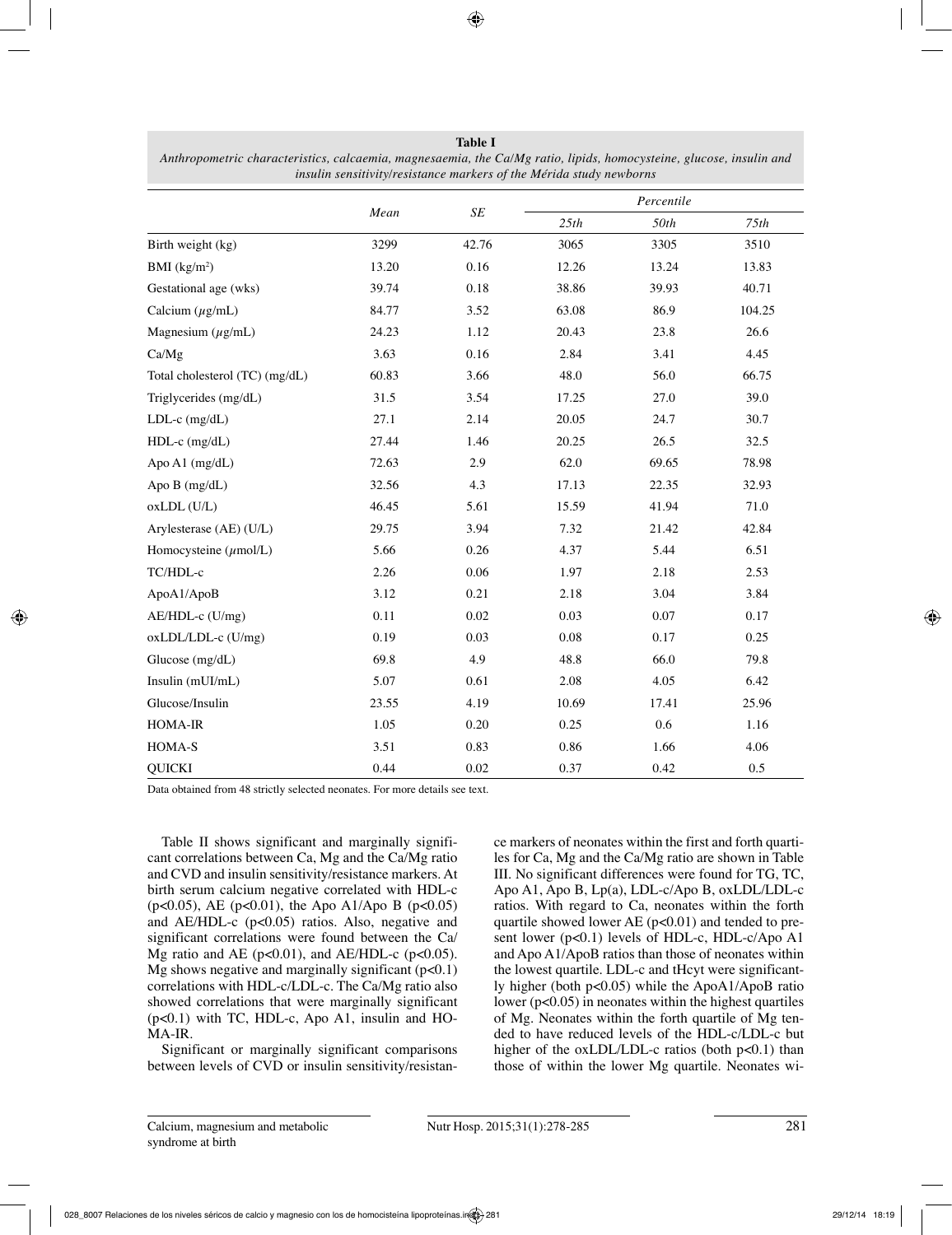#### **Table II**

*Pearson product–moment correlations between cardiovascular and insulin resistance biomarkers and calcium, magnesium and the Ca/Mg ratio levels in cord serum of newborns from Mérida Study*

|                   | Ca         | Мg                    | Ca/Mg                 |
|-------------------|------------|-----------------------|-----------------------|
| TC                | <b>NS</b>  | NS                    | $-0.268+$             |
| $HDL-c$           | $-0.287*$  | <b>NS</b>             | $-0.270+$             |
| $LDL-c$           | <b>NS</b>  | <b>NS</b>             | <b>NS</b>             |
| Arylesterase (AE) | $-0.411**$ | <b>NS</b>             | $-0.375**$            |
| Apo A1            | <b>NS</b>  | <b>NS</b>             | $-0.271$ <sup>+</sup> |
| Apo B             | <b>NS</b>  | <b>NS</b>             | <b>NS</b>             |
| TC/HDL-c          | <b>NS</b>  | <b>NS</b>             | <b>NS</b>             |
| HDL-c/LDL-c       | $-0.305*$  | $-0.267$ <sup>+</sup> | <b>NS</b>             |
| $LDL-c/Apo B$     | <b>NS</b>  | <b>NS</b>             | <b>NS</b>             |
| Apo A1/Apo B      | $-0.365*$  | <b>NS</b>             | <b>NS</b>             |
| AE/HDL-c          | $-0.339*$  | <b>NS</b>             | $-0.321*$             |
| Glucose           | <b>NS</b>  | <b>NS</b>             | <b>NS</b>             |
| Insulin           | <b>NS</b>  | <b>NS</b>             | $-0.260+$             |
| <b>HOMA-IR</b>    | <b>NS</b>  | <b>NS</b>             | $-0.269+$             |
| QUICKI            | <b>NS</b>  | <b>NS</b>             | <b>NS</b>             |
| Glucose/insulin   | <b>NS</b>  | <b>NS</b>             | <b>NS</b>             |

\*\*\**p* < 0.001; \*\**p* < 0.01; \**p* ≤ 0.05; + *p* < 0.1, borderline for statistical significance; NS, not significant. For units and abbreviations, see Table I and general abbreviations.

thin the highest quartile for the Ca/Mg ratio showed reduced activities of AE  $(p<0.01)$ , lower insulin levels (both  $p<0.05$ ) and AE/HDL-c ratio ( $p<0.01$ ) but higher glucose/insulin ratio  $(p<0.05)$  in neonates within the forth quartile of the Ca/Mg ratio.

# **Discussion**

Information about the possible role of minerals on lipoprotein metabolism at birth is very scarce $13,31$ . Even less data exist about the possible role of minerals on insulin sensitivity/resistance at birth or in the association of dysglycemia-dyslipemia also at birth. Therefore, this report should be considered as a pioneering research in those topics.

Studied newborns had a bodyweight and body mass index (BMI) that did not significantly differ from the whole population of the Merida Study<sup>5,17,20</sup> and were also similar to those other studies in Spanish neonates<sup>4</sup>. The concentrations of lipid, lipoproteins, tHcyt, glucose, insulin and other studied markers were quite similar to those of found by our group in the whole neonatal population,5,17 indicating that the selected neonates were representative from those of the Merida Study. Birth concentrations of minerals, as well as quartiles, suggest large distribution amplitude for some minerals. International bibliography shows that there is considerable disparity in the cord blood-serum mineral levels<sup>18,19</sup>. We do not know the involved reasons, but differences in mothers' diets, or in some methodological issues may explain, at least partially, differences in neonatal mineral concentrations between studies.

The negative correlations found between Ca and many CVD risk factors are interesting although, a possible CVD protective role of calcium-rich diets has been reported in adults<sup>32</sup>. Due to the known anti-oxidant role of HDL<sup>8,33</sup> and that of its AE related enzyme8,9, it could be hypothesized that less HDL-c and AE are demanded in those neonates within the first quartile for Ca. When comparing neonates classified according the Ca percentiles we found that, although there was no significant effect of this mineral on insulin sensitivity/resistance markers, those newborns within the highest quartile for Ca had lower AE activities than those from the lowest quartile. As the AE enzyme shows active centre for Ca and this ion has been known to clearly enhance AE activity<sup>10</sup>, it can be hypothesized that less AE activity is demanded when higher Ca levels are available. Results also suggest some decrease in the level of HDL-c and ApoA1, probably related to the AE decrease as AE is a HDL enzyme with important CVD role and pleiotropic antioxidant effects<sup>7,8</sup>.

Magnesaemia seems to be an important factor affecting CVD markers at birth as LDL-c and homocysteine was higher while the ApoA1/ApoB ratio appeared lower in neonates within the highest Mg quartile. This fact is even more relevant considering the increase tendency of LDL oxidation (given by the oxLDL/LDL-c ratio). LDL oxidation has been defined as an important factor for atherosclerosis initiation and development $33$ .

No clear hypothesis is available to explain this potential negative association considering the neonatal strict selection performed. However, no significant association was found between serum Mg and any insulin sensitivity/resistance markers at birth. Mg is essential element for the synthesis of fatty acids and protein, and participates in metabolic processes that require energy derived from ATP12. It is involved in multiple steps of signal transduction pathways of insulin, such as secretion of the hormone, binding and receptor activity, which suggests that the reduction of intracellular  $Mg^{2+}$  decreases the activity of the insulin receptor which would result in an increase in insulin resistance<sup>14</sup>.

Differing from the current study, previous results of our group suggested that the serum Ca/Mg ratio affected neonatal TC13. Differences can be attributed to stricter neonatal selection performed in the present study where large- or small-for-gestational-age children were not included.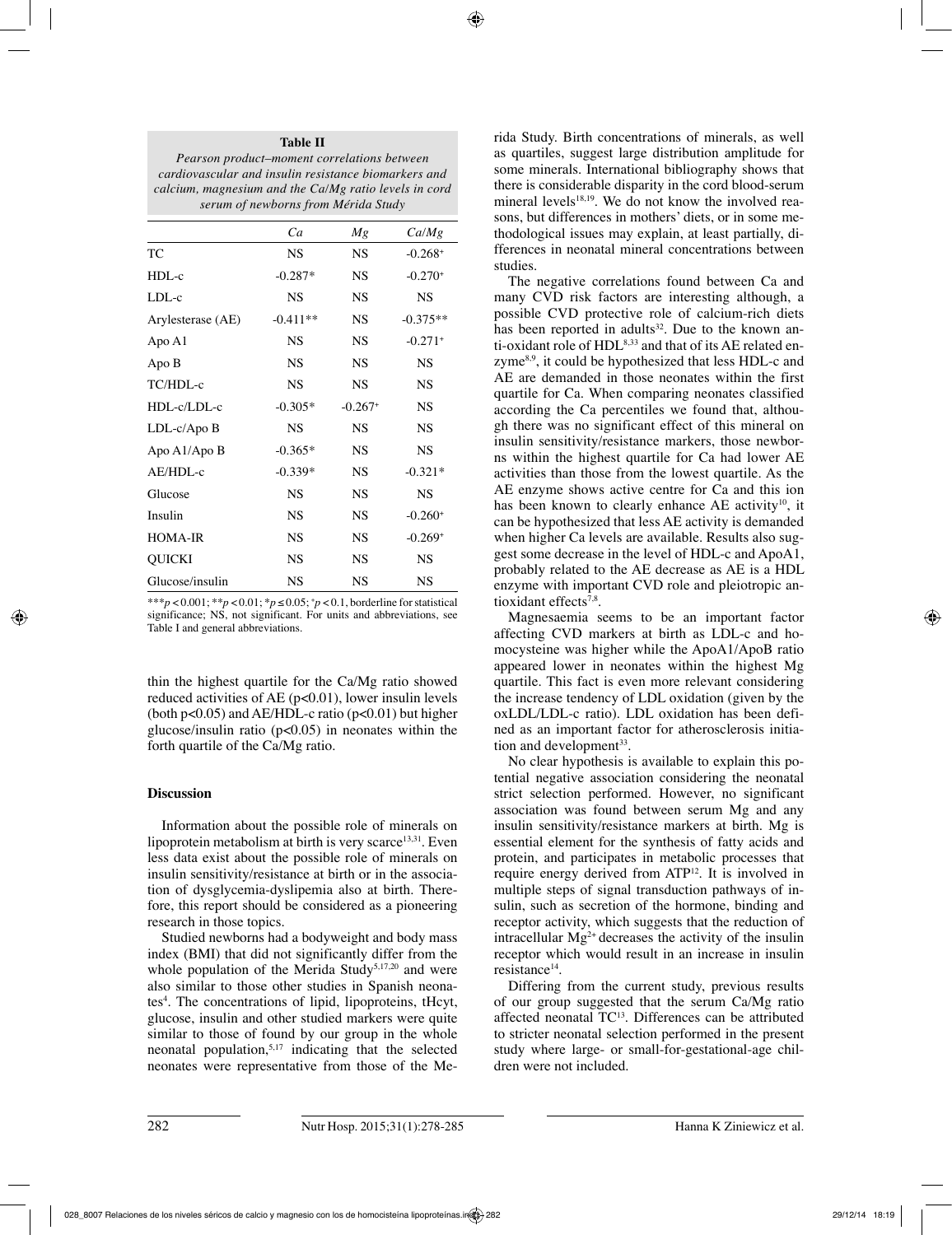|                            |             | Ca                          | Mg                    | Ca/Mg              |
|----------------------------|-------------|-----------------------------|-----------------------|--------------------|
| $HDL-c$ (mg/dL)            | $P \le 25$  | $30.73 \pm 3.87^*$          | $_{\rm NS}$           | <b>NS</b>          |
|                            | P > 75      | $22.75 \pm 1.94$            |                       |                    |
| $LDL-c$ (mg/dL)            | $P \le 25$  | $_{\rm NS}$                 | $21.7 \pm 2.73*$      | <b>NS</b>          |
|                            | P > 75      |                             | $28.43 \pm 1.69$      |                    |
| oxLDL (U/L)                | $P \le 25$  | <b>NS</b>                   | $29.56 \pm 9.69^+$    | <b>NS</b>          |
|                            | P > 75      |                             | $62.16 \pm 15.86$     |                    |
| $AE$ (U/L)                 | $P \leq 25$ | $39.66 \pm 8.86*$           | <b>NS</b>             | $49.38 \pm 9.50**$ |
|                            | P > 75      | $18.64 \pm 5.19$            |                       | $14.12 \pm 3.94$   |
| Homocysteine $(\mu$ mol/L) | $P \le 25$  | <b>NS</b>                   | $4.77 \pm 0.27*$      | <b>NS</b>          |
|                            | P > 75      |                             | $6.06 \pm 0.48$       |                    |
| TC/HDL-c                   | $P \le 25$  | NS                          | NS                    | <b>NS</b>          |
|                            | P > 75      |                             |                       |                    |
| HDL-c/LDL-c                | $P\leq 25$  | NS                          | $1.57\pm0.38^{\circ}$ | <b>NS</b>          |
|                            | P > 75      |                             | $0.91\pm0.05$         |                    |
| HDL-c/Apo A1               | $P \le 25$  | $0.38\pm0.02^+$             | <b>NS</b>             | <b>NS</b>          |
|                            | P > 75      | $0.34 \pm 0.01$             |                       |                    |
| Apo A1/Apo B               | $P\leq 25$  | $3.6 \pm 0.47$ <sup>+</sup> | $3.87 \pm 0.43*$      | NS                 |
|                            | P > 75      | $2.47 \pm 0.44$             | $2.55 \pm 0.34$       |                    |
| AE/HDL-c (U/mg)            | $P \le 25$  | NS                          | <b>NS</b>             | $0.21\pm0.05**$    |
|                            | P > 75      |                             |                       | $0.07 \pm 0.02$    |
| Insulin (mUI/mL)           | $P \le 25$  | <b>NS</b>                   | <b>NS</b>             | $6.35 \pm 1.26*$   |
|                            | P > 75      |                             |                       | $3.38\pm0.42$      |
| Glucose/insulin            | $P \le 25$  | NS                          | <b>NS</b>             | $14.22 \pm 2.27*$  |
|                            | P > 75      |                             |                       | $20.55 \pm 2.02$   |

**Table III** *Lipoprotein, arylesterase (AE) and homocysteine, insulin, and glucose levels in neonates from the Mérida Study classified according to quartiles of serum calcium, magnesium or the Ca/Mg ratio*

Data are the mean  $\pm$  standard error. Only parameters showing significant differences or at the borderline for the statistical significance are shown. P, percentile for the concentrations of the different minerals. Significant differences from: \*\*\* $p < 0.001$ ; \* $p < 0.01$ ; \* $p < 0.05$ ;  $\gamma > 0.1$ differences in borderline for statistical significance, NS: Not significant. For abbreviations, see general abbreviations.

Similarly to that already commented for Ca, the Ca/Mg ratio appears relevant affecting AE activity and probably related to the role of Ca on the AE activation<sup>7,9</sup>. The effect of the Ca/Mg ratio on many insulin sensitivity/resistance markers seems remarkable. None of the neonates within the highest quartile of the Ca/Mg ratio had insulin levels  $> 6 \mu$ UI/mL, cut-off point suggested by Gesteiro et al.<sup>5</sup>, while over 60% of newborns within the lowest quartile had insulin levels  $> 6 \mu$ UI/mL. Thus, present results suggest that neonates having a higher Ca/Mg ratio showed a lower insulin levels, glucose/insulin ratio, and thus higher insulin sensitivity. Mg ion is an important enzyme co-factor that is associated with carbohydrate metabolism because it plays a role in the regulation and inhibition of insulin.14 Moreover, insulin is

an important hormone that regulates the balance of  $Mg<sup>14</sup>$ . Further, as insulin is secreted by a Ca-dependent process, dysfunction of Ca channel is associated with diabetes<sup>34</sup>. Ca and Mg, which are associated with the role of insulin, play an antagonistic role in the cells<sup>35</sup>. Thus, it was suggested that the Ca/Mg ratio may be more important in the determination of the activity of cells than the absolute concentration of both ions<sup>15</sup>, and concluded that glucose increases the influx of calcium and the release of insulin at birth. However, glucose blood concentration seems to be independent of the extracellular  $Ca^{2+}$  concentration when the ratio is not altered.

Since only one neonate presented concurrence of high TG and elevated glucose, and another neonate had low HDL-c and elevated serum glucose, the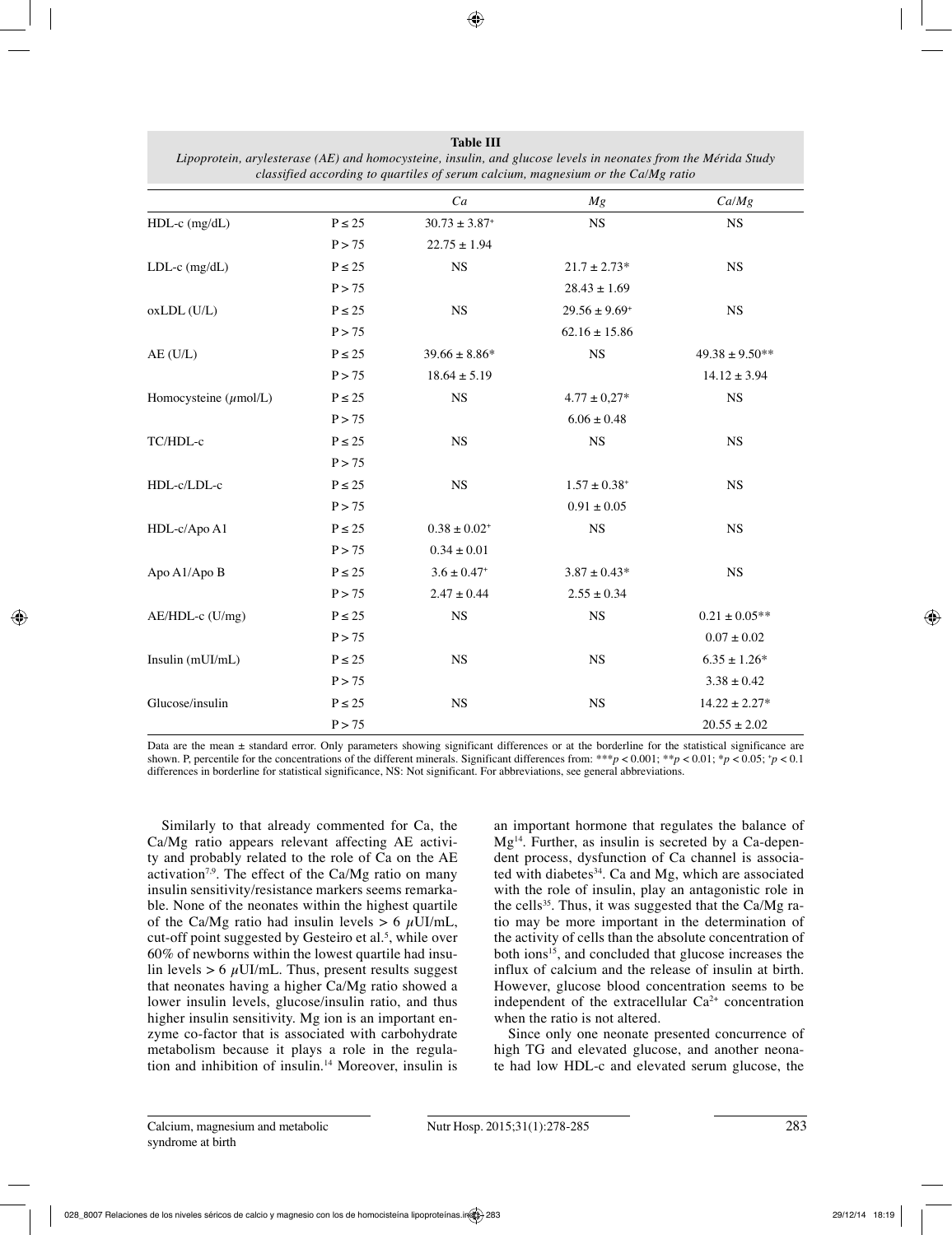effect of minerals on the concurrence of dyslipemia and dysglycemia in newborns was not tested nor discussed. Nonetheless, six neonates showed the concurrence of low TG and high HDL-c levels while high TG and low HDL-c levels concurred in just two newborns. Calcium (p=0.034) and the Ca/Mg ratio  $(p=0.016)$  were significantly lower in those neonates presenting the concurrence of two metabolic syndrome components, suggesting a role of Ca and the Ca/ Mg ratio in that concurrence. However, due to the small number of neonates showing those concurrences, results have to be carefully considered and demand ampler studies.

Although the study was performed in neonates selected according to strict criteria (singletons, normoweight, appropriate-for-gestational-age, full term, with foetal distress), it has to be pointed out that the present study has limitations as a) the reduced number of neonate studies and b) clinical determination of some minerals could have low specificity and sensitivity in the general population<sup>36</sup>. Moreover, the concentration in cord serum is the resultant of interactions between maternal factors (e.g. diet) and organ uptakes and efflux.

# **Conclusion**

The current study results suggest the existence of multiple relationships between calcium and CVD and insulin sensitivity/resistance markers at birth. Particularly, outstanding effects on the markers were observed in cases of Mg on lipoproteins and tHcys, and the Ca/Mg ratio on insulin sensitivity/resistance markers. Therefore, it seems recommendable to perform future follow-up studies in a larger number of infants to improve knowledge in the relationship between serum mineral concentrations and metabolic syndrome markers at birth.

# **Acknowledgements**

The authors are indebted to neonates and their families participating in the Mérida Study, to the Services of Biochemistry and Obstetrics and Gynaecology of Hospital of Mérida. The study was partially supported by the Project AGL-2008 04892-C03-02.

# **Disclosure statement**

The authors have nothing to disclose

#### **References**

1. Barker DJ. Fetal origins of coronary heart disease. *BMJ* 1995;  $311 \cdot 171 - 4$ 

- 2. Sánchez-Muniz FJ, Gesterio E, Espárrago Rodilla M, Rodríguez-Bernal B, Bastida S. La alimentación de la madre durante el embarazo condiciona el desarrollo pancreático, el estatus hormonal del feto y la concentración de biomarcadores al nacimiento de Diabetes mellitus y síndrome metabólico. *Nutr Hosp* 2013; 28: 250-74.
- 3. Bastida S, Sánchez-Muniz FJ, Cuesta C, Perea S, Ureta A. Serum apolipoproteins A-I and B in male and female full-term newborns of the Toledo-Study (Spain). *Acta Paediatr* 1996; 85: 750-2.
- 4. Bastida S, Sánchez-Muniz FJ, Cuesta C, Perea S, Aragonés A. Male and female cord blood lipoprotein profile differences throughout the term-period. *J Perin Med* 1997; 27: 184-91.
- 5. Gesteiro E, Bastida S, Sánchez-Muniz FJ. Insulin resistance markers in term normoweight neonates. The Mérida Cohort. *Eur J Ped* 2009; 168: 281-8.
- 6. Bastida S, Sánchez-Muniz FJ, Cuena R, Aragonés A, Bravo C. Lipid and lipoprotein concentrations at age 4. Association with neonatal and parental levels. *Med Clin (Barc)* 2007; 128: 521–8.
- 7. Narbona Lopéz E, Contreras Chova F, Pérez Iañez R, García Iglesias F, Miras Baldo MJ. Metabolismo fosfocálcico en el periodo neonatal. Protocolos de Neonatología de la Asociación Española de Pediatría, 2008; 169-76.
- 8. Canales A, Sánchez-Muniz FJ. Paraoxonase, anything else than one enzyme? *Med Clin (Barc)* 2003; 12: 537-48.
- 9. Aviram M, Rosenblat M, Bisgaier CL, Newton RS, Primo-Parmo SL, La Du BN. Paraoxonase inhibits high density lipoproteins oxidation and preserves its functions. A possible peroxidative role for paraoxonase. *J Clin Invest* 1998; 101:1581–90.
- 10. Nus M, Sánchez-Muniz FJ, Sánchez-Montero JM. A new method for the determination of arylesterase activity in human serum using simulated fluid. *Atherosclerosis* 2006; 188: 155-9.
- 11. Minagawa M, Yasuda T, Kobayashi Y, Niimi H. Transient pseudohypoparathyroidism of the neonate. *Eur J Endocrinol* 1995; 133: 151–5.
- 12. Al-Ghadi SMG, Cameron EC, Sutton RAL. Magnesium deficiency: pathophysiologic and clinical overview. *Am J Kidney Dis* 1994; 24: 737–52.
- 13. Bastida S, Vaquero MP, Veldhuizen M, Sánchez-Muniz FJ. Selected trace elements and minerals in cord blood: association with lipids and lipoproteins at birth. *Acta Paediatr 2000*; 89: 1201-6.
- 14. Naira AV, Hocherb B. Loss of insulin-induced activation of TRPM6 magnesium channels results in impaired glucose tolerance during pregnancy. *PNAS* 2012; 109: 11324–9.
- 15. Atwater I, Beigelman PM. Dynamic characteristics of electrical activity in pancreatic beta-cells. I. - Effects of calcium and magnesium removal. *J Physiol (Paris)* 1976; 72: 769-86.
- 16. Speich MS, Gelot S, Arnaud P, Van Goc N, Robinet N, Pineu A. Multiple and simple correlations between magnesium, calcium, zinc, potassium, total and HDL-cholesterol in 111 reference subjects. *Magn Bull* 1984; 4: 137–41.
- 17. Gesteiro E, Bastida S, Sánchez-Muniz FJ. Cord-blood lipoproteins, homocysteine, insulin sensitivity/resistance marker profile, and concurrence of dysglycaemia and dyslipaemia in full-term neonates of the Mérida Study. *Eur J Pediatr* 2013; 172: 883-94.
- 18. Speich M, Bousquet B, Auget JL, Gelot S, Laborde O. Association between magnesium, calcium, phosphorus, copper, and zinc in umbilical cord plasma and erythrocytes, and the gestational age and growth variables of full-term newborns. *Clin Chem* 1992; 38: 141-3.
- 19. Negi R, Pande D, Karki K, Kumar A, Khanna RS, Khanna HD. Trace elements and antioxidant enzymes associated with oxidative stress in the pre-eclamptic/eclamptic mothers during fetal circulation. *Clin Nutr* 2012; 31: 946-50.
- 20. Gesteiro E, Bastida S, Sánchez-Muniz FJ. Effects of maternal glucose tolerance, pregnancy diet quality and neonatal insulinemia upon insulin resistance/sensitivity biomarkers in normoweight neonates*. Nutr Hosp* 2011; 26: 1447-55.
- Rodie VA, Caslake MJ, Stewart F. Fetal cord plasma lipoprotein status in uncomplicated human pregnancies and in preg-